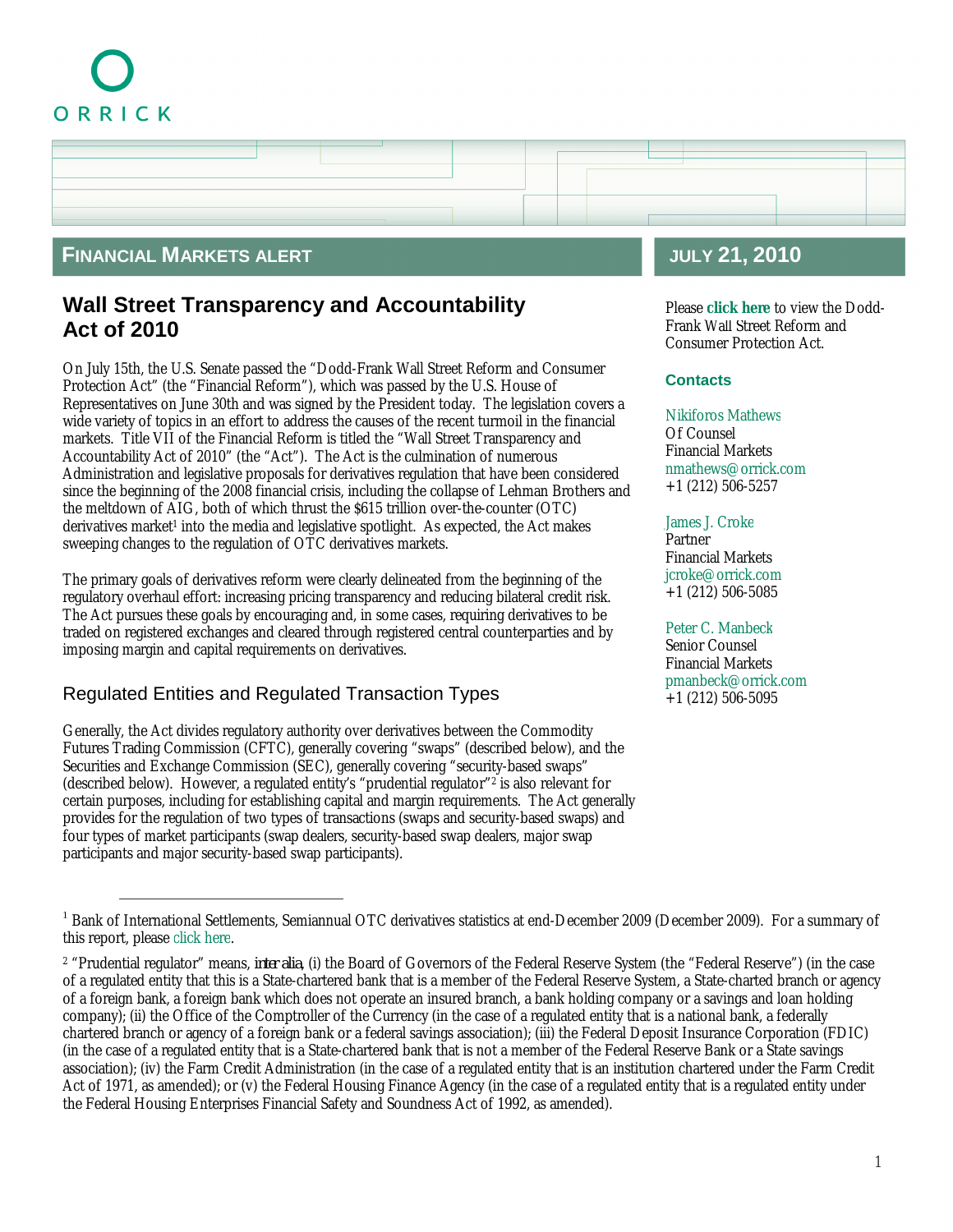"Swaps" are defined very broadly to include, inter alia, interest rate swaps, caps and floors, credit default swaps,<sup>3</sup> total return swaps, weather swaps, energy swaps, equity swaps, equity index swaps, agricultural swaps, commodity swaps and any "agreement, contract, or transaction that is, or in the future becomes, commonly known to the trade as a swap".<sup>4</sup> Foreign exchange swaps and forwards (other than retail transactions) constitute swaps unless the Secretary of the Treasury makes a written determination that they should not be subject to regulation and they are not structured to evade the Act in violation of any CFTC rule.<sup>5</sup>

"Security-based swaps" are defined to include, *inter alia*, swaps based on either (i) a narrow-based security index, including any interest therein or on the value thereof, (ii) a single security or loan, including any interest therein or on the value thereof or (iii) the occurrence, nonoccurrence, or extent of the occurrence of an event relating to a single issuer of a security or the issuers of securities in a narrowbased security index, provided that such event directly affects the financial statements, financial condition, or financial obligations of the issuer.<sup>6</sup>

A "swap dealer" is defined as any person who (i) holds itself out as a dealer in swaps; (ii) makes a market in swaps; (iii) regularly enters into swaps with counterparties as an ordinary course of business for its own account; or (iv) engages in any activity causing the person to be commonly known in the trade as a dealer or market maker in swaps. (A "security-based swap dealer" is defined in substantially the same manner, but with respect to security-based swaps.) However, an insured depository institution will not be considered a swap dealer to the extent it offers to enter into a swap with a customer in connection with originating a loan with that customer. To qualify as a swap dealer, a person must enter into swaps for such person's own account, either individually or in a fiduciary capacity, as part of a regular business.<sup>7</sup> A person may be designated as a swap dealer for one or more types or classes of swaps but not others.

A "major swap participant" is defined as any person who is not a swap dealer and (i) maintains a "substantial position" in swaps for any of the major swap categories (excluding positions held for hedging or mitigating commercial risk and positions maintained by any

<sup>4</sup> Note, however, that the definition of "swaps" excludes certain specified transactions, including (i) security-based swaps, (ii) contracts of sale of a commodity for future delivery (or an option on such a contact) and (iii) the sale of nonfinancial commodities or securities for deferred shipment or delivery, so long as such contracts are *intended* to be physically settled.

<sup>5</sup> Certain earlier legislative proposals suggested that foreign exchange swaps and forwards would not be regulated, as they are typically entered into by end-users for hedging purposes and had not been the root cause of any market turmoil. However, under the Act, such transactions are not given a full exemption but, rather, discretion is granted to the Secretary of the Treasury to determine whether they should be exempt from regulation.

In making such a determination, the Secretary of the Treasury is to consider (i) whether the required trading and clearing of foreign exchange swaps and forwards would create systemic risk, lower transparency, or threaten the financial stability of the U.S., (ii) whether such transactions are already subject to a regulatory scheme that is materially comparable to that established by the Act for other classes of swaps, (iii) the extent to which bank regulators of participants in the foreign exchange market provide adequate supervision (including capital and margin requirements), (iv) the extent of adequate payment and settlement systems for such transactions and (v) whether any exemption provided for such transactions potentially could be used to evade otherwise applicable regulatory requirements. Any such determination must be submitted to the appropriate committees of Congress and must explain the "qualitative difference" between foreign exchange swaps and forwards and other classes of swaps that would make them "ill-suited" for regulation as swaps and identify "objective differences" between foreign exchange swaps and forwards, on the one hand, and other swaps, on the other hand, that warrant an exempted status. Even if such a determination is made, foreign exchange swaps and forwards would remain subject to reporting requirements under the Act and to fraud and manipulation prohibitions.

<sup>6</sup> Note that "mixed swaps" are security-based swaps that are also based on the value of one or more interest or other rates, currencies, commodities, instruments of indebtedness, indices, quantitative measures, other financial or economic interest or property of any kind (other than a single security or a narrow-based security index), or the occurrence, non-occurrence, or the extent of the occurrence of an event or contingency associated with a potential financial, economic, or commercial consequence. They are to be regulated jointly by the CFTC and SEC, after consultation with the Board of Governors of the Federal Reserve.

<sup>7</sup> The CFTC is also required to establish factors for the exemption of entities that engage in a *de minimis* quantity of swap dealing in transactions with or on behalf of their customers.

<sup>3</sup> Note that the Act explicitly provides that swaps are not to be considered insurance and are not to be regulated as insurance contracts under any State law. This provision is likely in response to proposals by certain State insurance regulators to regulate as insurance credit default swaps where the buyer of protection also owns the underlying obligation on which protection is written. *See* [Client Alert.](http://www.orrick.com/fileupload/1539.pdf)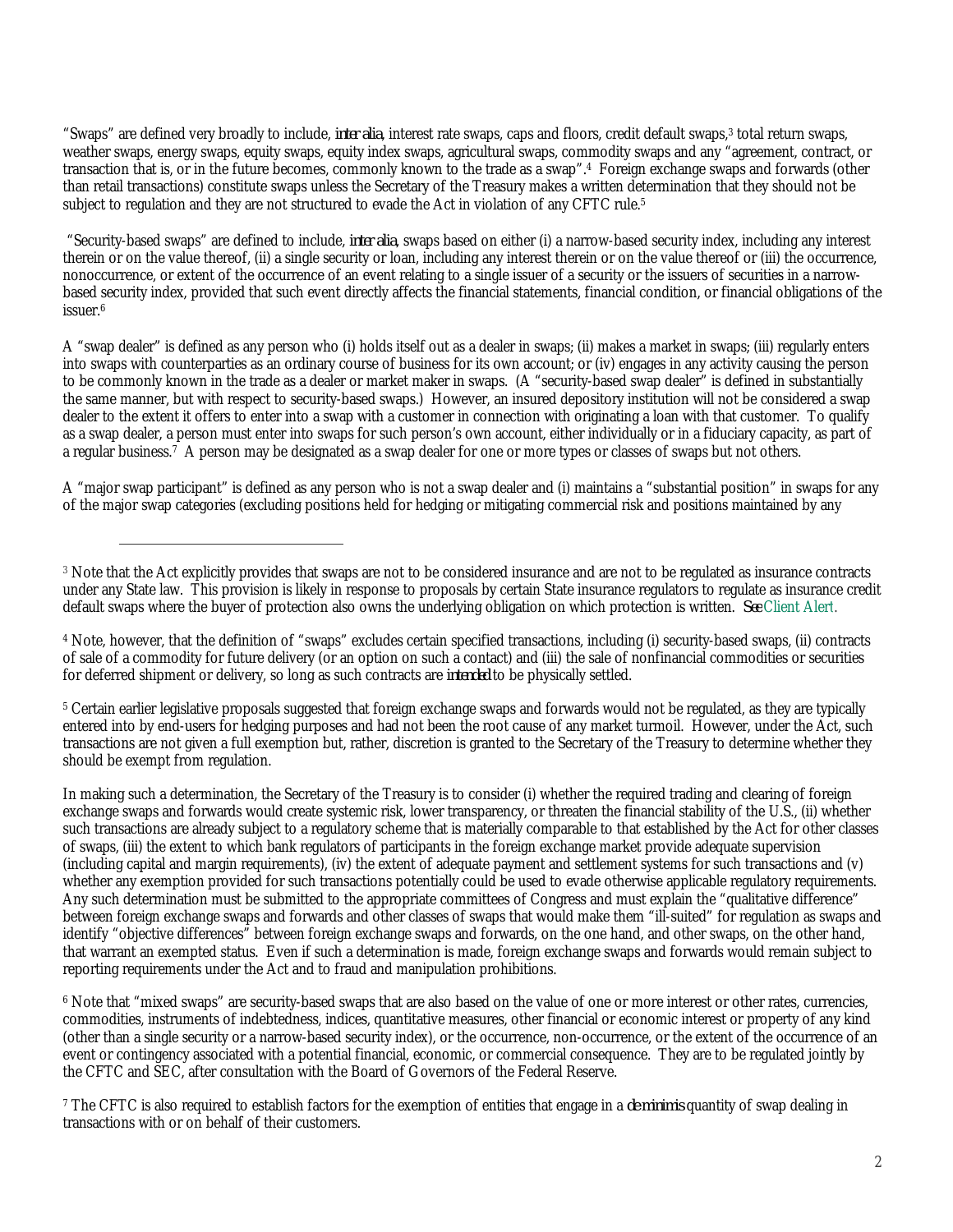employee benefit plan (or any contract held by such a plan) for the primary purpose of hedging or mitigating any risk directly associated with the operation of the plan), (ii) whose outstanding swaps create "substantial counterparty exposure" that could have serious adverse effects on the financial stability of the U.S. banking system or financial markets or (iii) is a financial entity that is highly leveraged relative to the amount of capital it holds and that is not subject to capital requirements established by an appropriate federal banking agency and maintains a substantial position in outstanding swaps in any major swap category.<sup>8</sup> (A "major security-based swap participant" is defined in substantially the same manner, but with respect to security-based swaps.) A person may be designated as a major swap participant for one or more categories of swaps without being classified as a major swap participant for all classes of swaps.<sup>9</sup>

The ultimate scope of the definition of major swap participant will be largely determined by the CFTC definition of "substantial position", which is to be set at the threshold that the CFTC determines to be prudent for the effective monitoring, management, and oversight of entities that are systemically important or can significantly impact the financial system of the U.S.<sup>10</sup>

Each swap dealer (irrespective of whether it is registered as a depository institution or a security-based swap dealer) and major swap participant must register with the CFTC by filing a registration application and, by doing so, becomes subject to continuing reporting requirements pertaining to its business. Similarly, each security-based swap dealer (irrespective of whether it is registered as a swap dealer) and major security-based swap participant must register with the SEC by filing a registration application and, by doing so, becomes subject to continuing reporting requirements pertaining to its business.

#### Federal Assistance

The most controversial proposal under discussion during the reconciliation of the U.S. House of Representatives and U.S. Senate regulatory proposals that ultimately merged to become the Act came to be known as the "push-out" provision. This proposal was intended to prohibit future bailouts of banks using taxpayer funds. As drafted in the earlier U.S. Senate proposal, this provision would have effectively required commercial banks that are protected by federal deposit insurance or that have access to the Federal Reserve discount window (generally, financial institutions that are allowed to raise money at lower costs) to spin off into separate entities (and separately capitalize) their trading desks that provide derivatives products to customers in the regular course of banking relationships. The prohibition against certain entities receiving federal assistance remained in the Act, but it was tempered significantly.<sup>11</sup> Specifically, under the Act, beginning two years after the effectiveness of the Act, no "federal assistance"<sup>12</sup> may be provided to a "swaps entity" with respect to any swap, security-based swap or other activity of the swaps entity.

A "swaps entity" is defined to include any swap dealer or major swap participant, but, significantly, excludes major swap participants (but not swap dealers) that are insured depository institutions. Further, the financial assistance prohibition does not apply to insured depository institutions that limit their swap activities to: (i) hedging and other similar risk mitigating activities directly related to their own activities and (ii) swaps involving rates or reference assets that are permissible for investment by a national bank under specified law. This exception effectively permits banks to continue to act as counterparties in many common derivatives transactions, including interest rate swaps and foreign exchange transactions (which together comprise approximately 80% of the current OTC derivatives

9 Note that many of the provisions summarized in this Client Alert are relevant to both swaps, predominantly regulated by the CFTC, and security-based swaps, predominantly regulated by the SEC. Generally, the Act deals with such transactions in a parallel manner and, therefore, for purposes of simplicity, unless otherwise noted, only the provisions applicable to swaps are summarized herein.

<sup>10</sup> In drafting this definition, the Act instructs the CFTC to consider a person's relative position in uncleared, as opposed to cleared, swaps and provides that the CFTC may take into account the value and quality of collateral held against counterparty exposures.

<sup>11</sup> Nevertheless, the Act explicitly provides that "[t]axpayers shall bear no losses from the exercise of any authority under [the Act]".

<sup>12</sup> The Act defines "federal assistance" as the use of either (i) any advances from any Federal Reserve credit facility or discount window that is not part of a program or facility with broad-based eligibility or (ii) FDIC insurance or guarantees for the purpose of making any loan to any swaps entity or purchasing any stock, equity interest or debt obligation of any swaps entity; guaranteeing any loan or debt of any swaps entity; or entering into any assistance arrangement (including tax breaks), loss sharing or profit sharing with any swaps entity.

<sup>&</sup>lt;sup>8</sup> Note that an exception exists for financing subsidiaries (i.e., entities whose primary business is providing financing and which use derivatives for purposes of hedging underlying commercial risks related to interest rate and foreign exchange exposures, 90% or more of which arise from financing that facilitates the purchase or lease of products, 90% or more of which are manufactured by the parent company or another subsidiary of the parent company).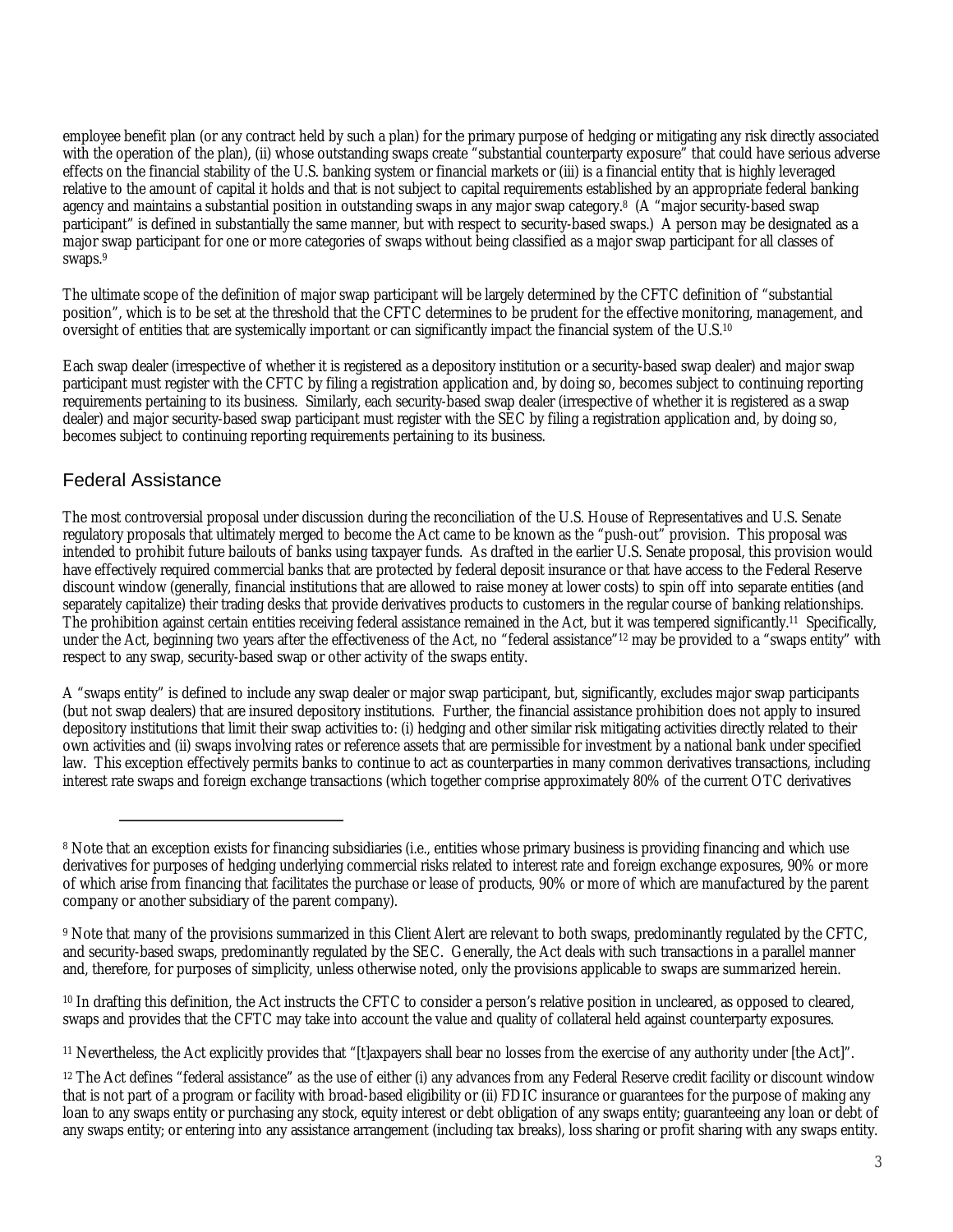market), as well as bullion transactions. However, the Act also makes clear that credit default swaps (including such swaps referencing the credit risk of asset-backed securities) are *not* to be considered permissible activities of a bank unless they are centrally cleared.

The federal assistance provision provides for a transition period of up to 24 months (which may be extended for up to one additional year by the appropriate federal banking agency, after consultation with the CFTC and the SEC and upon taking into account several specified factors) for insured depository institutions that would qualify as swaps entities to divest themselves of the swaps or cease the activities that require them to register as swaps entities.

# Special Entities

Legislators have struggled to find an appropriate balance between protecting "special" counterparties to derivatives, such as governmental entities, pension funds and endowments, and shutting them out of the market entirely.<sup>13</sup> In fact, the U.S. Senate bill prior to reconciliation with the U.S. House of Representatives bill proposed an approach that would have imposed fiduciary duties on dealers that propose or advise on, or serve as counterparties under, derivatives transactions with state and local governments or pension funds. This, of course, would have stood in marked contrast to existing general market practice that parties enter into derivatives transactions at "arms'-length" and that each party understands the risks of any transaction entered into, has not relied on the advice of the other party and has made its own investment decision, engaging such experts as it deems appropriate. The market feared that this approach would leave municipal entities largely unable to hedge interest rate risk related to floating rate debt issuances and leave pension funds unable to hedge risk and diversify portfolios through the use of derivatives transactions.

However, the Act takes a more balanced approach. In particular, the Act requires that each swap dealer or major swap participant that enters into or offers to enter into a swap with a "special entity" comply with the following requirements: (i) have a reasonable basis to believe that the special entity has an independent representative that has sufficient knowledge to evaluate each transaction and its risks, is not subject to a statutory disqualification, is independent of the swap dealer or major swap participant, undertakes a duty to act in the best interest of the special entity, provides written representations to the special entity regarding fair pricing and the appropriateness of each transaction and, in the case of an employee benefit plan subject to the Employee Retirement Income Security Act of 1974, as amended (ERISA), is a fiduciary of the special entity and (ii) before the initiation of any transaction, disclose to the special entity in writing the capacity in which the swap dealer or major swap participant is acting. A "special entity" is defined to include federal agencies; States, State agencies, cities, counties, municipalities or other political subdivisions of a State; employee benefit plans under ERISA; governmental plans under ERISA; and endowments (including organizations described in section 501(c)(3) of the Internal Revenue Code of 1986, as amended).

A swap dealer that acts as an advisor to a special entity has a duty to act in the best interest of the entity and must make reasonable efforts to obtain such information as is necessary to make a reasonable determination that a swap it recommends is in the best interests of such entity, including information relating to the entity's financial status, tax status and investment (or financing) objectives. Moreover, a swap dealer or major swap participant advising a special entity on swaps may not employ schemes or engage in transactions that operate to defraud that entity or engage in any act that is fraudulent, deceptive or manipulative.

# Business Conduct Standards

The Act requires the CFTC to adopt business conduct requirements that, *inter alia*, (i) establish a duty for swap dealers and major swap participants to verify that a counterparty meets the eligibility standards of an "eligible contract participant" and (ii) require swap dealers and major swap participants to (a) disclose information about the material risks and characteristics of a swap, any material incentives or conflicts of interest they have in connection with a swap and (b) provide counterparties with daily marks for swaps (which, for cleared transactions are to be made upon request and may derive from the appropriate derivatives clearing organization (DCO)). Swap dealers and major swap participants also must communicate in a fair and balanced manner based on principles of fair dealing and good faith.

<sup>&</sup>lt;sup>13</sup> The focus on these types of entities was, at least in part, likely in reaction to well-publicized recent situations where public entities, both in the U.S. and in Europe, incurred large losses on derivatives transactions (for related summaries, please see DMIR [\(May 2009\)](http://www.orrick.com/fileupload/1833.htm) and [DMIR \(March 2010\)](http://www.orrick.com/fileupload/2534.htm)).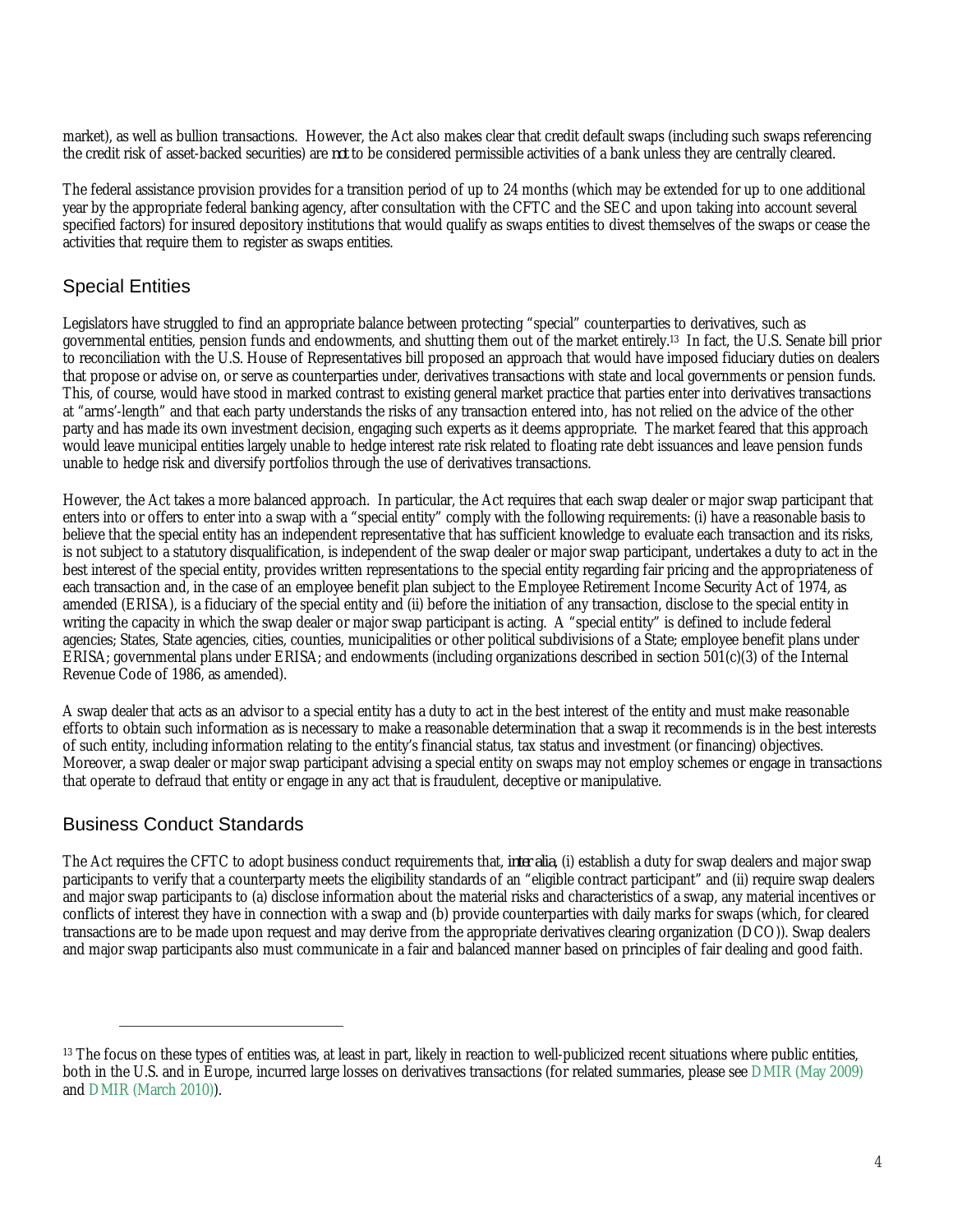# **Clearing**

The Act makes it unlawful for any person to engage in a swap that the CFTC determines should be required to be cleared unless that person submits the swap for clearing to a registered or exempt DCO. The CFTC, on an ongoing basis, must review each type of swap to determine, following a 30-day public comment period, whether it should be required to be cleared. Moreover, DCOs are to submit for approval to the CFTC any type of swap they seek to accept for clearing and the CFTC is to take final action within 90 days of any such submission. The CFTC's determinations on what types of swaps should be required to be cleared are to be based on factors such as the existence of significant outstanding notional exposures, trading illiquidity and adequate pricing data, and the effect such clearing will have on systemic risk and competition. If the CFTC finds that certain swaps would otherwise be subject to mandatory clearing but no DCO accepts them for clearing, then the CFTC is to investigate and issue a public report on the matter; in this regard, the CFTC may take such actions as necessary and in the public interest, which may include applying margin and capital requirements to such swaps (although it appears that the CFTC may not mandate that a DCO accept a certain swap for clearing).

An important exemption to the clearing requirement of the Act (commonly referred to as the "commercial end-user exemption") exists if one counterparty to a swap (i) is not a financial entity,<sup>14</sup> (ii) is using the swap to hedge or mitigate "commercial risk" (as such term will be defined by the CFTC) and (iii) notifies the CFTC how it generally meets its financial obligations associated with uncleared swaps. Notwithstanding this exemption, such a party that satisfies these requirements and enters into a swap with a swap dealer or major swap participant may elect to require clearing of the swap and, in any such case, will have the sole right to select the DCO at which the swap will be cleared.

If one party to a swap that requires clearing is a swap dealer or major swap participant and the other party is not (including a party that is not using the swap to hedge or mitigate commercial risk), then the party that is not a swap dealer or major swap participant may select the DCO through which to clear that swap. DCOs are required to offset all swaps within the organization having the same terms and conditions and provide for the clearing of swaps executed either bilaterally or on an unaffiliated market on a non-discriminatory basis. Moreover, DCOs are subject to numerous core principles relating to financial resources, reporting and recordkeeping, risk management, settlement procedures, information sharing, governance fitness standards, conflicts of interest, and legal risks.

Swaps entered into before the date of enactment of the Act (or before the application of the clearing requirements under the Act) are exempt from the clearing requirements of the Act, so long as they are reported to a swap data repository<sup>15</sup> or the CFTC, as appropriate, within specified periods.

# Exchange Trading

Generally, parties subject to the clearing requirement for a swap must execute that swap on a board of trade designated as a "contract market" or on a registered or exempt swap execution facility (SEF),<sup>16</sup> unless no board of trade or SEF makes the swap available for trading. It is important to note that swaps need not be executed on such a contract market or SEF if they are exempt from the clearing requirement under the commercial end-user exemption or otherwise. Each SEF must comply with numerous core principles, including that it (i) may permit trading only in swaps that are not readily susceptible to manipulation, (ii) must make public timely information on

<sup>14</sup> "Financial entity" is defined as (i) a swap dealer, (ii) a security-based swap dealer, (iii) a major swap participant, (iv) a major securitybased swap participant, (v) a commodity pool, (vi) a private fund under the Investment Advisers Act of 1940, as amended, (vii) an employee benefit plan under ERISA, or (viii) a person predominantly engaged in activities that are in the business of banking or financial in nature under the Bank Holding Company Act of 1956, as amended. The Act permits the CFTC (or SEC, as the case may be) to consider whether to exempt from this definition small banks, savings associations, farm credit system institutions and credit unions, including depository institutions, farm credit system institutions or credit unions with total assets of \$10 billion or less.

<sup>&</sup>lt;sup>15</sup> A "swap data repository" is defined as a person that collects and maintains information or records with respect to transactions or positions in, or the terms and conditions of, swaps entered into by third parties for the purpose of providing a centralized recordkeeping facility. Swap data repositories must be registered with, and are subject to inspection and examination by, the CFTC. A DCO may registered as a swap data repository.

<sup>&</sup>lt;sup>16</sup> A "swap execution facility" is defined as a trading system or platform in which multiple participants have the ability to execute or trade swaps by accepting bids and offers made by multiple participants in the facility or system, through any means of interstate commerce, including any trading facility that facilitates the execution of swaps between persons and is not a designated contract market.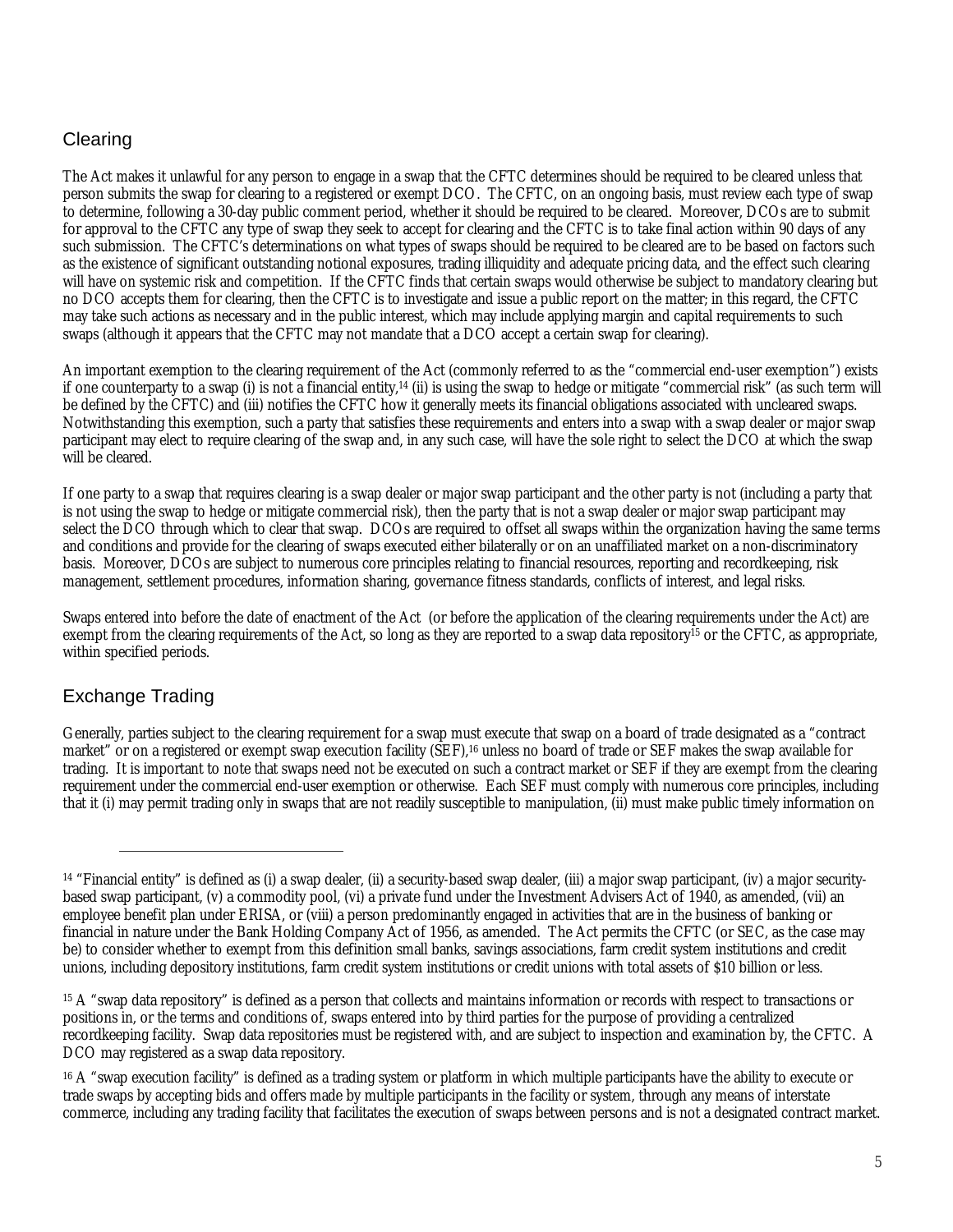price, trading volume and other swap trading data, as prescribed by the CFTC, (iii) must monitor trading in swaps to prevent manipulation, price distortion and settlement disruptions and (iv) must adopt for each contract position limitations or position accountability for speculators.

# Capital and Margin Requirements

Registered swap dealers and major swap participants for which there is a prudential regulator must meet minimum capital and margin (both initial and variation) requirements prescribed by that regulator; swap dealers and major swap participants for which there is no prudential regulator must meet minimum capital and margin (both initial and variation) requirements prescribed by the CFTC. In setting capital requirements for a swap dealer or major swap participant for a single type (or class or category) of swaps, the prudential regulator or the CFTC, as applicable, is to take into account the risks associated with other types (or classes or categories) of swaps engaged in and other activities conducted by that person that are not otherwise subject to regulation by virtue of that person's status as a swap dealer or major swap participant. In prescribing margin requirements, the prudential regulator or the CFTC, as the case may be, is instructed to permit the use of non-cash collateral, as it determines to be consistent with preserving the financial integrity of markets trading swaps and preserving the stability of the U.S. financial system. The capital and margin requirements imposed in connection with uncleared swaps are to reflect the greater risk to the swap dealer or major swap participant and the financial system arising from such swaps.

A person who accepts any money, securities or property from or on behalf of a swap customer to margin, guarantee or secure a swap cleared by or through a DCO must register with the CFTC as a futures commission merchant (FCM).<sup>17</sup> An FCM must treat and deal with all monies, security and property of any such swaps customer as belonging to the swaps customer and such margin and collateral (with certain exceptions) must be segregated from the funds of the FCM and cannot be used to margin, secure or guarantee any trade or contract of any person other than such swaps customer. Money received as margin from a swaps customer may be invested in obligations of the United States, in general obligations of any State or any political subdivision of a State and in obligations fully guaranteed as to principal and interest by the United States, or in any other instrument that the CFTC may prescribe. A swap dealer or major swap participant must notify its counterparty at the beginning of any uncleared swap that the counterparty has the right to require segregation of the property used as initial margin (as opposed to variation margin) to margin, guarantee or secure its obligations. At the request of such counterparty, the swap dealer or major swap participant must (i) segregate such property for the benefit of the counterparty, and (ii) maintain such property in a segregated account at an independent third party custodian, separate from the assets of the swap dealer or major swap participant.

# Reporting and Recordkeeping

Swaps entered into before the date of enactment of the Act must be reported to a swap data repository or the CFTC no later than 180 days after such enactment. Swaps entered into on or after enactment of the Act must be reported to a swap data repository or the CFTC not later than the later of 90 days after the date of enactment or such other time period after such swaps were entered into, as the CFTC may prescribe.

In addition, outstanding uncleared swaps entered into before the date of enactment of the Act must be reported to a swap data repository or the CFTC no later than 30 days after issuance of the interim final rule (to be promulgated by the CFTC within 90 days of the date of enactment of the Act) providing for the reporting of such swaps or such other period as the CFTC determines to be appropriate. Such swaps must be reported by the following counterparty: (i) for swaps where only one counterparty is a swap dealer or major swap participant, that counterparty, (ii) for swaps where one counterparty is a swap dealer and the other is a major swap participant, the swap dealer and (iii) for any other swaps, as selected by the counterparties.

Each swap dealer and major swap participant must make reports and maintain books and records, as required by the CFTC. Among other things, such entities must maintain daily trading records of their swaps and all related records and recorded communications (including electronic mail, instant messages and recordings of telephone conversations) and must maintain a complete audit trail for conducting comprehensive and accurate trade reconstructions.

<sup>17</sup> In connection with security-based swaps, such a person must be a registered broker, dealer or security-based swap dealer.